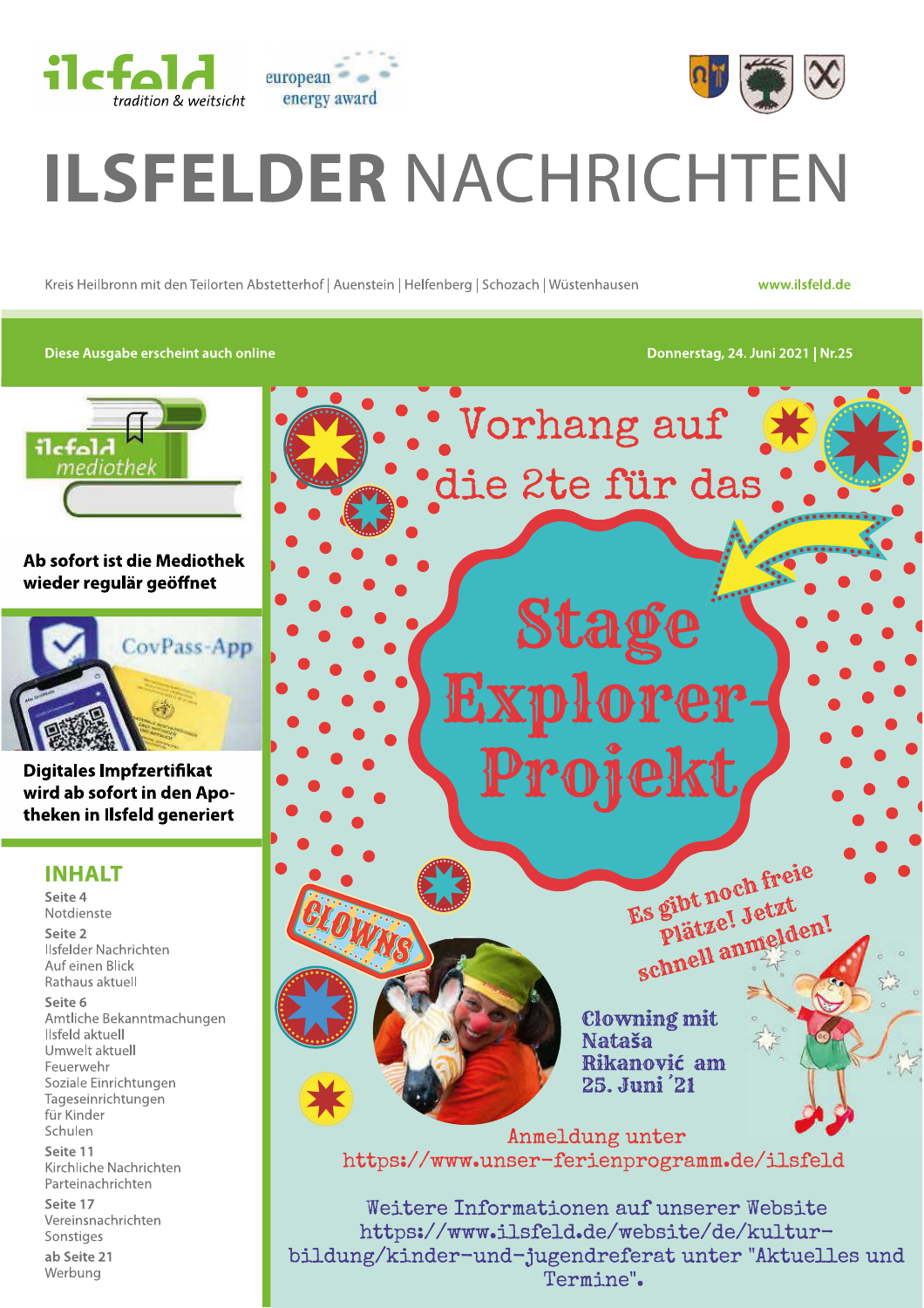radition & waitsicht

Die Gemeinde Ilsfeld sucht schnellstmöglich für die Kindertageseinrichtung "KunterBunt" einen

#### Erzieher, Kinderpfleger, Frühpädagogen oder eine andere pädagogische Fachkraft (m/w/d) nach § 7 KiTaG (80%-100%)

Unsere Kindertageseinrichtung "KunterBunt" ist eine Einrichtung für Kinder zwischen 3 und 6 Jahren. Unsere Einrichtung bietet Platz für zwei Regel-/VÖ-Gruppen.

Für unsere 3 - 4-Jährigen suchen wir eine Fachkraft mit abgeschlossener Ausbildung zum staatlich anerkannten Erzieher (m/w/d) bzw. einer pädagogischen Ausbildung nach dem Fachkräftekatalog des Kindertagesbetreuungsgesetzes. Die Bereitschaft, unsere pädagogische Konzeption und den Orientierungsplan Baden-Württemberg umzusetzen und weiterzuentwickeln, setzen wir voraus.

#### Die vollständige Ausschreibung und weitere Informationen finden Sie auf unserer Homepage unter: www.ilsfeld.de

Für Fragen stehen Ihnen Frau Friedrich, Sachgebietsleitung der Kindertageseinrichtungen, Tel. 07062/9042-52, E-Mail: nicole.friedrich@ilsfeld.de oder Frau Bernkopf, Personalamt, Tel. 07062/9042-21, E-Mail: karin.bernkopf@ilsfeld.de, gerne zur Verfügung. Ihre aussagekräftigen Bewerbungsunterlagen senden Sie bitte an das Bürgermeisteramt Ilsfeld, Rathausstr. 8, 74360 Ilsfeld - gerne auch per E-Mail an gemeinde@ilsfeld.de

Die Gemeinde Ilsfeld sucht schnellstmöglich für die Tageseinrichtung "Sternschnuppe" in Ilsfeld einen zuverlässigen und engagierten

#### Erzieher, Kinderpfleger, Frühpädagogen oder eine andere pädagogische Fachkraft (m/w/d) nach § 7 KiTaG mit einem Beschäftigungsumfang von 80 % bis 100 %

Unsere "Sternschnuppe" ist eine Einrichtung für Kinder zwischen 3-6 Jahren. Sie ist in ein gewachsenes Wohngebiet eingebettet und bietet Platz für eine Gruppe mit verlängerten Öffnungszeiten und zwei Ganztagesgruppen.

Für diese Tageseinrichtung suchen wir eine Fachkraft mit abgeschlossener Ausbildung zum staatlich anerkannten Erzieher bzw. mit einer pädagogischen Ausbildung nach dem Fachkräftekatalog des Kindertagesbetreuungsgesetzes. Die Bereitschaft unsere pädagogische Konzeption und den Orientierungsplan Baden-Württemberg umzusetzen und weiterzuentwickeln, setzen wir voraus. Wir erwarten die Bereitschaft die Öffnungszeiten von 7:00 Uhr bis 17:00 Uhr entsprechend des prozentualen Stellenumfanges abzudecken.

#### Die vollständige Ausschreibung und weitere Informationen finden Sie auf unserer Homepage unter: www.ilsfeld.de

Für Fragen stehen Ihnen Frau Friedrich, Sachgebietsleitung der Kindertageseinrichtungen, Tel. 07062/9042-52, E-Mail: nicole.friedrich@ilsfeld.de oder Frau Bernkopf, Personalamt, Tel. 07062/9042-21, E-Mail: karin.bernkopf@ilsfeld.de, gerne zur Verfügung.

Ihre aussagekräftigen Bewerbungsunterlagen senden Sie bitte an das Bürgermeisteramt Ilsfeld, Rathausstr. 8, 74360 Ilsfeld gerne auch per E-Mail an gemeinde@ilsfeld.de

Die Gemeinde Ilsfeld sucht schnellstmöglich für die Gruppe der 3- bis 6-Jährigen in der Tageseinrichtung "Wunderland" in Ilsfeld einen zuverlässigen und engagierten

#### Erzieher, Kinderpfleger, Frühpädagogen oder eine andere pädagogische Fachkraft nach § 7 KiTaG (m/w/d) in Teilzeit (50 %)

Unser "Wunderland" ist eine Einrichtung für Kinder von 1 bis 6 Jahren, mit drei altersgemischten Gruppen 3 bis 6 Jahre und einer Krippengruppe. Wir bilden, fördern und betreuen bis zu 85 Kinder in Regel- und verlängerten Öffnungszeiten nach dem Motto "Wir haben Freude an der Bewegung." Gemeinsam mit Eltern und Kindern sind wir auf dem Weg zur Bewegungskita.

Für diese Tageseinrichtung suchen wir eine Fachkraft mit einer abgeschlossenen Ausbildung zum staatlich anerkannten Erzieher bzw. mit einer pädagogischen Ausbildung nach dem Fachkräftekatalog des Kindertagesbetreuungsgesetzes. Die Bereitschaft uns bei der Entwicklung zu einer Bewegungskita zu unterstützen und den Orientierungsplan Baden-Württemberg umzusetzen und weiterzuentwickeln, setzen wir voraus.

#### Die vollständige Ausschreibung und weitere Informationen finden Sie auf unserer Homepage unter: www.ilsfeld.de

Für Fragen stehen Ihnen Frau Friedrich, Sachgebietsleitung der Kindertageseinrichtungen, Tel. 07062 9042-52, E-Mail: nicole.friedrich@ilsfeld.de oder Frau Bernkopf, Personalamt, Tel. 07062 9042-21, E-Mail: karin.bernkopf@ilsfeld.de, gerne zur Verfügung.

Ihre aussagekräftigen Bewerbungsunterlagen senden Sie bitte an das Bürgermeisteramt Ilsfeld, Rathausstr. 8, 74360 Ilsfeld gerne auch per E-Mail an gemeinde@ilsfeld.de.



tradition & weitsicht.

tradition & weltscht

ilctolo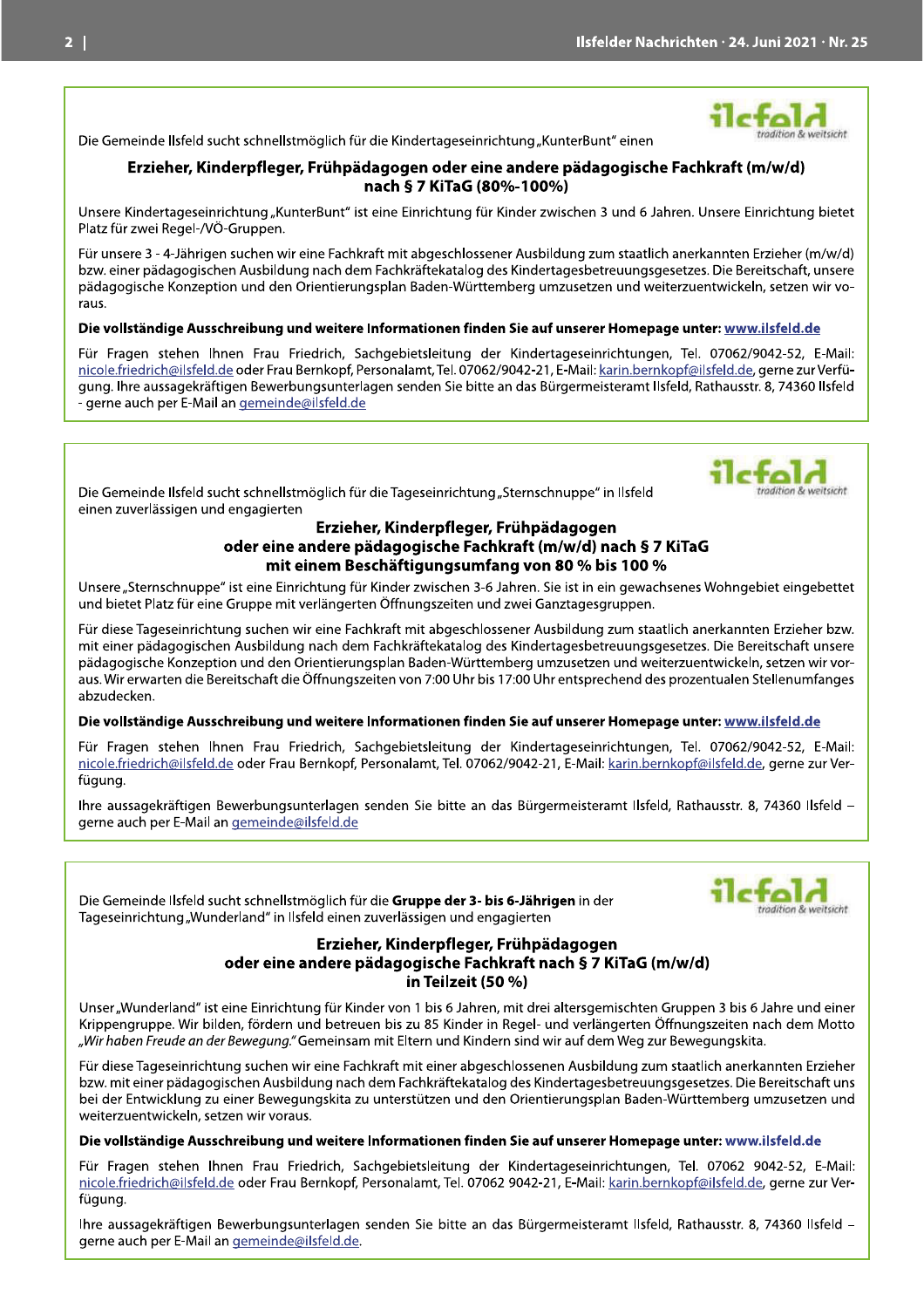## **KINDER UND JUGENDLICHE BRAUCHEN EINEN TOLLEN SOMMER**

Jetzt noch schnell anmelden für unsere Kinder- und Jugendfreizeiten unter: www.ejw-marbach.de









für Kinder von 7- 13 Jahren und Jugendliche von 14-17 Jahren.

## WIR GEWÄHRLEISTEN:

- · EIN SICHERES UMFELD
- AUSGEFEILTES HYGIENEKONZEPT
- KOMPETENTE **MITARBEITERTEAMS**









EVANGELISCHES JUGENDWERK / CVIM BEZIRK MARBACH / IM GIGIS 1 / 71711 MURR TEL 07144 / 208421. SOLLTEN WIR CORDNABEDINGT ABSAGEN MÜSSEN, ERSTATTEN WIR DEN FREIZEITBETRAG ZURÜCK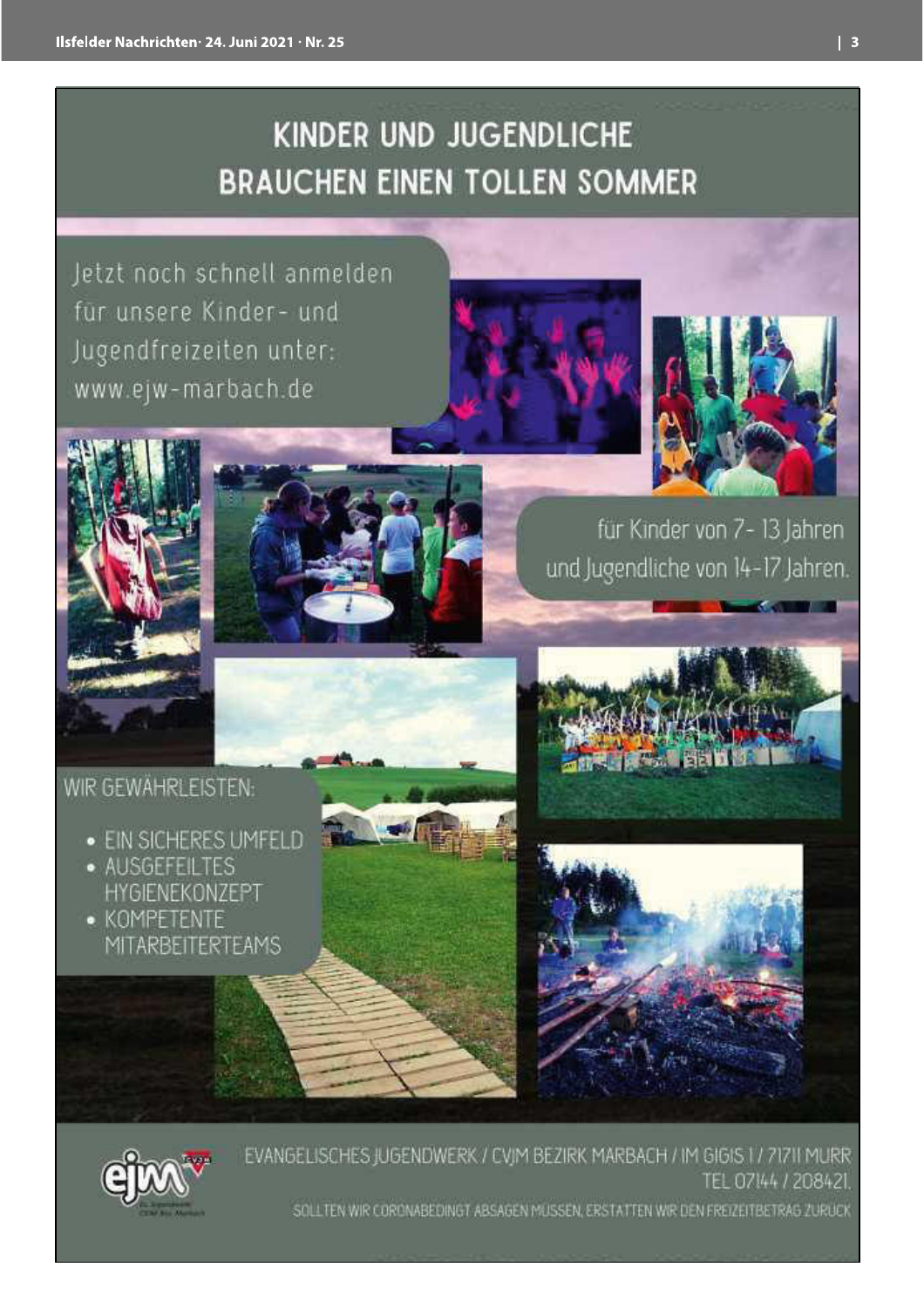## Ärztlicher Bereitschaftsdienst

#### Für die Dienstgruppe:

Dr. Iris Bozenhardt-Stavrakidis, Dr. Heike Fellger, Dr. Renate Gartner/Dr. Petra Neubauer, Dr. Jargon, Dr. Tobias Buchholz/Huberta Hulde, Dr. Bianca Gruber/Dr. Martin Pelzl/Dr. Ralf Sundmacher-Ottmann, Dr. Armin Wertsch/Dr. Gaby Schlereth, Dr. Richard Steck/Dr. Hanne Steck, Dr. Helfried Vogel/Dr. Michael Melichar/Dr. Claudia Bucur, Dr. Christian Zöller/Dr. Andrea Meiser ... gilt: In Vertretung Ihres Hausarztes

Ärztlicher Bereitschaftsdienst (bundesweit)

Tel. 116 117 (Anruf ist kostenlos) -wenn die Arztpraxis geschlossen hat-

#### Für die Ärztegruppe Oberstenfeld

Britsch, Frenzel, Koch, Pfeilmeier, Sundmacher ist der ärztliche Notdienst Ludwigsburg, Am Zuckerberg 89 unter der Tel. Nr. 07141-6430430 zuständig.

## **Unsere Ärzte vor Ort:**

Allgemeinärzte Dres. Buchholz/Fellger/Hulde König-Wilhelm-Str. 74/76. Ilsfeld, Tel. 95030 Dres. Wertsch/Schlereth König-Wilhelm-Str. 74/76, Ilsfeld, Tel. 914210

## **Augenarzt**

**Dr.** Staudinger König-Wilhelm-Str. 105/1, Ilsfeld. Tel. 975050

#### **Frauenarzt:**

Dr. Dali Konstanz König-Wilhelm-Str. 74/76, Ilsfeld, Tel. 9159440

## Unsere Öffnungszeiten

## Rathaus Ilsfeld und Bürgerbüro

Tel. 07062 9042-0 Mo., Di., 8:00 - 12:30 und 14:00 - 16:00 Uhr Mi. 8:00 - 12:30 und 14:00 - 18:00 Uhr Do., Fr. 8:00 - 12:30 Uhr

**Bürgerbüro** Samstag (1. im Monat) 9:00 - 12:00 Uhr

## **Bürgerbüro in Auenstein**

in der Volksbank, Hauptstr. 12. Tel. 07062 9042-82 Das Bürgerbüro Auenstein hat folgende Öffnungszeiten: Mo., Di., Do., Fr. 9.00 - 12.30 Uhr, Do. 14:00 - 18:00 Uhr. Mi. geschlossen

Weitere Informationen finden Sie auch auf der Homepage der Gemeinde Ilsfeld unter www.ilsfeld.de

Für Fragen und Anregungen können Sie uns auch eine E-Mail an gemeinde@ilsfeld.de zukommen lassen.

#### **Nuklearmedizinische Praxis:** Dr. Jörg Seeberger

Raiffeisenstr. 4, Ilsfeld, Tel. 92 44 0 24

Tierärzte: Dr. Starker, Schulstr, 37, Ilsfeld, Auenstein Tel. 07062/62330 Dr. Bühler-Leuchte, Von-Gaisberg-Str. 15/1, Ilsfeld, Helfenberg Tel. 07062/914448 Dr. Franke, Nordstr. 36/1, Ilsfeld Tel. 07062/9760930

#### Zahnärzte:

Dr. Markus Stredicke, Zahnarzt Robert Hagel und Dr. Ilona Kiralyi Auensteiner Str. 30, Ilsfeld, Tel. 61555 Grit Schad, König-Wilhelm-Straße 60, Ilsfeld, Tel. 9797567

Das Zahnärztehaus: Dres. Klein/Tschritter/Burger/Müller Schwabstr. 58, Ilsfeld, Tel. 973370 Kieferorthopädie: **Annekathrin Tschritter,** 

Schwabstr. 58, Ilsfeld, Tel. 9733720

**Endodontie** Dr. Cornelia Grau König-Wilhelm-Str. 74/76, Tel. 9769640

## **Unfallrettungsdienst**

Rettungsleitstelle Heilbronn, Am Gesundbrunnen 40, Tel. 112

#### Krankentransporte

Rettungsleitstelle Heilbronn Am Gesundbrunnen 40, Tel. 19222

## Kinderärztlicher Notfalldienst

Kinderklinik Heilbronn, Tel. 07131/490 an Samstagen, Sonn- und Feiertagen 8.00 - 22.00 Uhr

## **Wichtige Telefonnummern**

| Gemeinde Ilsfeld:                        | Tel. 07062/9042-0       |  |  |  |  |
|------------------------------------------|-------------------------|--|--|--|--|
| Bauhof:                                  | Tel. 07062/9042-72      |  |  |  |  |
| Freibad:                                 | Tel. 07062/9155580      |  |  |  |  |
| Polizei:                                 | Tel. 110                |  |  |  |  |
| Polizeiposten Ilsfeld: Tel. 07062/915550 |                         |  |  |  |  |
| Feuerwehr:                               | Tel. 112                |  |  |  |  |
| Diakoniestation Schozach-Bottwartal:     |                         |  |  |  |  |
|                                          | Tel. 07062/973050       |  |  |  |  |
| Gasversorgung:                           | Tel. 07144/266211       |  |  |  |  |
| Stromversorgung: Tel. 07144/266233       |                         |  |  |  |  |
| Nahwärmeversorgung Notfall-Nr:           |                         |  |  |  |  |
|                                          | Tel. 07062/9042-49      |  |  |  |  |
| Wasserversorgung:                        |                         |  |  |  |  |
|                                          | Tel. 07062/9042-44, -45 |  |  |  |  |
| <b>Wasserversorgung Notfall-Nr.:</b>     |                         |  |  |  |  |
|                                          | Tel. 0152-22987063      |  |  |  |  |
| Bürgerbus:<br>fährt vorläufig nicht!     |                         |  |  |  |  |

Telefonseelsorge HN: Tel. 0800/1110111

## Ärztlicher Notdienst für Patienten mit Hals-, Nasen-, Ohrenerkrankungen

HNO-ärztlicher Notfalldienst an Wochenenden und Feiertagen in der HNO-Notfallpraxis an der HNO-Klinik im Klinikum am Gesundbrunnen.

Öffnungszeiten in der Notfallpraxis Samstag, Sonntag und Feiertag von 10 -20 Uhr. Patienten können ohne Voranmeldung in die Notfallpraxis kommen.

#### **Tierärztlicher Notdienst**

Sofern der Haustierarzt nicht erreichbar!

26.06.2021 - 27.06.2021 **TÄ Brandenburg** Heilbronn 07131/200276 **Tierarztpraxis Cappel** Öhringen 07941/92720

#### Zahnärztlicher Notdienst

**KZV Stuttgart** 

## Apothekenbereitschaftsdienst

Tel.-Nr. 0711/7877712

jeweils von 8.30 Uhr bis nächster Tag 8.30 Uhr: kostenfreie Rufnummer (Festnetz): 0800 00 22 8 33

Samstag, 26.06.2021: Apotheke Müller Tel.: 07133 - 901 18 55 Obere Gasse 2, 74226 Nordheim

Sonntag, 27.06.2021: Hölderlin-Apotheke Lauffen Tel: 07133 - 49 90 Bahnhofstr. 26, 74348 Lauffen am Neckar

#### Tag und Nacht für Sie zu sprechen: Notruf für misshandelte Frauen: Tel. 07131/507853 Notruf für Kinder und Jugendliche: Kreisjugendamt HN: Tel. 07131/994555 Außensprechstunde der Psychologischen Beratungsstelle in der Diakoniestation, Bahnhofstr. 2, Ilsfeld, **Terminvereinbarung** Tel. 07131/964420 unter<sup>.</sup> Essen auf Rädern: Tel. 07063/9339444 Paritätischer Wohlfahrtsverband **Heilbronn** Pfleaedienst "Procura Rost" -Tag und Nacht-Tel. 07062/975097 Außensprechstunde des Jugendamtes, Allgemeiner Sozialer Dienst, Rathausstr. 8 im Rathaus Ilsfeld, Terminvereinbarung:

Tel. 07131/994-305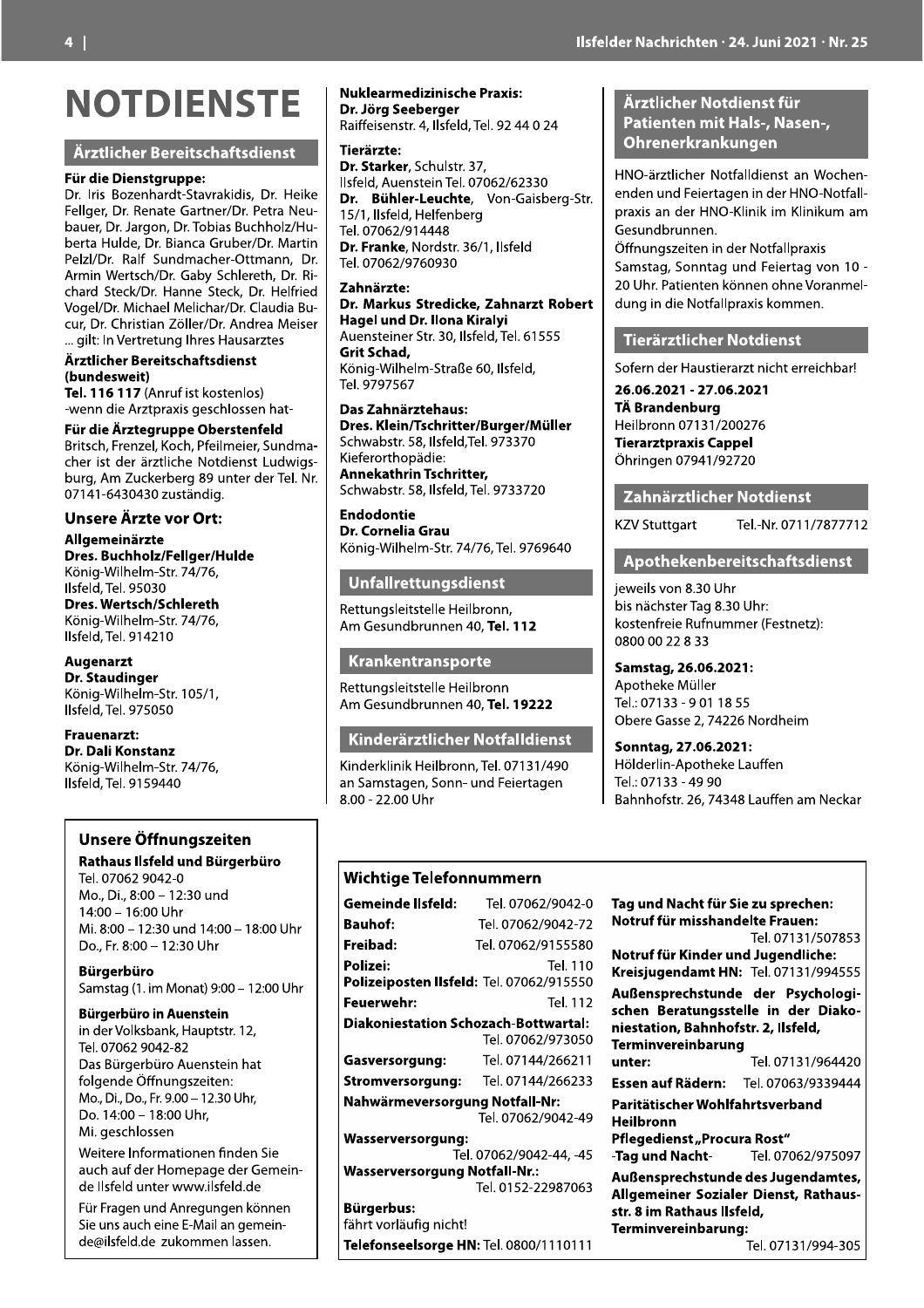## **Rathaus aktuell**

#### **Bitte beachten!**

#### Zuschuss nach den Vereinsförderrichtlinien der Gemeinde Ilsfeld

Die Gemeinde gewährt den Sport-, Musik-, Gesangs-, Brauchtums- und Heimatvereinen sowie den sonstigen Vereinen zur teilweisen Deckung ihrer laufenden Kosten und Vereinsaufwendungen gemäß § 4, Ziffer 1 der Vereinsförderrichtlinien der Gemeinde Ilsfeld einen jährlichen Zuschuss in Form eines Grundbetrages. Der Grundbetrag erhöht sich um eine jährliche Zulage für jeden dem Verein angehörenden Jugendlichen.

Eine weitere Zulage zum Grundbetrag wird jährlich für alle Mitglieder gewährt. Wir bitten die Vereine deshalb zu beachten, dass bei erstmaligem Antrag außerdem noch eine aktuelle Vereinssatzung oder ein vergleichbarer Beschluss, aus der der Vereinszweck und die Mitgliedsbeiträge hervorgehen, mit einzureichen ist.

Von allen Vereinen bitten wir um Zusendung der Meldung des Vereines an den Württembergischen Landessportbund oder ähnliche Dachorganisation auf Stichtag 01.01. des laufenden Jahres, aus welcher die Anzahl der Mitglieder und die Anzahl der Jugendlichen sowie die Anzahl der Mitglieder aus der Gemeinde Ilsfeld ersichtlich sind.

Der Antrag muss bis spätestens 30.06.2021 bei der Gemeindeverwaltung, Frau Obermeyer, Rathausstraße 8, 74360 Ilsfeld eingegangen sein.

Später eingehende Anträge werden nicht berücksichtigt.

Gemeinde Ilsfeld Fachbereich Wirtschaft und Finanzen

#### Fälligkeit der Wasser- und Nahwärmeabschläge 2021:

#### Wir bitten um Beachtung.

#### Für das II. Quartal 2021 ist die Abschlagszahlung am 30.06.2021 fällig.

Der 3. Abschlag ist am 30.09.2021 zur Zahlung fällig. Die Gemeinde erhebt jeweils zum Ende des Vierteliahres Abschlagszahlungen. Die Höhe der Abschlagszahlungen ergibt sich aus dem letzten entsprechenden Bescheid bzw. der Jahresendabrechnung 2020.

#### Für die Abschläge 2021 werden keine neuen Bescheide zugestellt.

Wir bitten darum, bei Überweisungen das vollständige Buchungszeichen anzugeben, damit eine korrekte und schnelle Zuordnung möglich ist.

Bei den Steuerpflichtigen, die sich am SEPA-Lastschriftverfahren beteiligen, werden die fälligen Beträge von Ihrem Bankkonto abgebucht.

Ihr Steueramt der Gemeinde Ilsfeld



## **SEKUNDEN ENTSCHEIDEN**

**IM NOTFALL** Feuerwehr, Notarzt und Rettungsdienst

## Grundsteuerfälligkeit für Jahreszahler

Wir möchten alle Jahreszahler darauf aufmerksam machen, dass zum

#### 01. Juli 2021

die Grundsteuer fällig ist. Den zu zahlenden Betrag entnehmen Sie bitte dem Jahresbescheid bzw. dem letzten Änderungsbescheid.

Es wird um termingerechte Bezahlung gebeten. Bei verspäteter Zahlung müssen aufgrund gesetzlicher Regelungen Säumniszuschläge und Mahngebühren erhoben werden. Außerdem hat der Schuldner im Beitreibungsfall die daraus entstehenden Kosten zu tragen.

Bitte achten Sie darauf, dass bei den Zahlungen unbedingt das Buchungszeichen anzugeben ist, dies vermeidet Fehler und erleichtert uns die Zuordnung der Zahlung.

Sofern Sie uns ein SEPA-Lastschriftmandat erteilt haben, werden wir den fälligen Betrag zu dem o.g. Termin automatisch abbuchen.

Gemeinde Ilsfeld Fachbereich Wirtschaft und Finanzen

## Befüllen und Entleeren von Swimmingpools

Aus gegebenem Anlass weisen wir auf die Regeln zur Befüllung und Entleerung von Schwimmbecken (Swimmingpools) und größeren Planschbecken auf privaten Grundstücken hin:

#### 1. Befüllung

Die Befüllung von Schwimmbecken erfolgt in der Regel mit Frischwasser aus dem Trinkwassernetz (Hinweis: eine Entnahme von Trinkwasser ohne Wasserzähler gilt als Wasserdiebstahl und kann strafrechtlich geahndet werden). Wir weisen darauf hin, dass nur Wasser aus dem Leitungsnetz der Trinkwasserverordnung entspricht. Aus diesem Grund wird von der Verwendung von Brunnenwasser für diesen Zweck abgeraten. Die Abwassergebühren werden nach der eingeleiteten Trinkwassermenge berechnet, welche bei der Befüllung des Pools, mittels des geeichten Wasserzählers, gemessen wurde. Wir weisen ausdrücklich noch darauf hin, dass weder eine Erstbefüllung noch eine Nachbefüllung über einen separat eingebauten Gartenwasserzähler der Gemeinde gestattet ist. Dieser Gartenwasserzähler ist ausschließlich für die Bewässerung des Gartens vorgesehen.

Bitte beachten Sie, dass eine Erstbefüllung von Pools und Schwimmbädern, mit mehr als 3.000 Liter Fassungsvermögen, der Gemeinde - Bereich Wasserversorgung (wasser.abwasser@ ilsfeld.de) im Vorfeld mitzuteilen ist.

#### 2. Entleerung

Bei Wasser aus Pools und Schwimmbädern handelt es sich, aus wasserwirtschaftlicher Sicht, um Abwasser. Dieses darf somit nicht auf dem Grundstück versickern, sondern muss in den öffentlichen Kanal eingeleitet werden. Hierbei sind die entsprechenden Grenzwerte zu berücksichtigen. Gemäß der Definition im Wasserhaushaltsgesetz (§ 54 Abs. 1 WHG) ist das Wasser, welches durch häuslichen, gewerblichen, landwirtschaftlichen oder sonstigen Gebrauch verändert worden ist, als Schmutzwasser und somit als Abwasser einzustufen. Dieses Abwasser muss nach den aktuellen Regelungen des § 46 Landeswassergesetzes (LWG BW) der beseitigungspflichtigen kommunalen oder verbandlichen Einrichtung im Rahmen der Abwasserüberlassungspflicht zur ordnungsgemäßen Entsorgung in die Misch- bzw. Schmutzwasserkanalisation überlassen werden. Wasser in Schwimmbecken wird bereits durch das Baden in seinen Eigenschaften nachteilig verändert. Dies gilt auch unabhängig von möglichen chemischen Zusätzen. Darüber hinaus stellt eine chemische Aufbereitung (mit z. B. Chlor etc.) eine zusätzliche Veränderung der Eigenschaften des Wassers in Schwimmbecken dar, welche bei einer Einleitung in das Erdreich das Grundwasser in unzulässiger Weise nachteilig beeinflusst. Dies kann unter Umständen als Gewässerverunreinigung geahndet werden.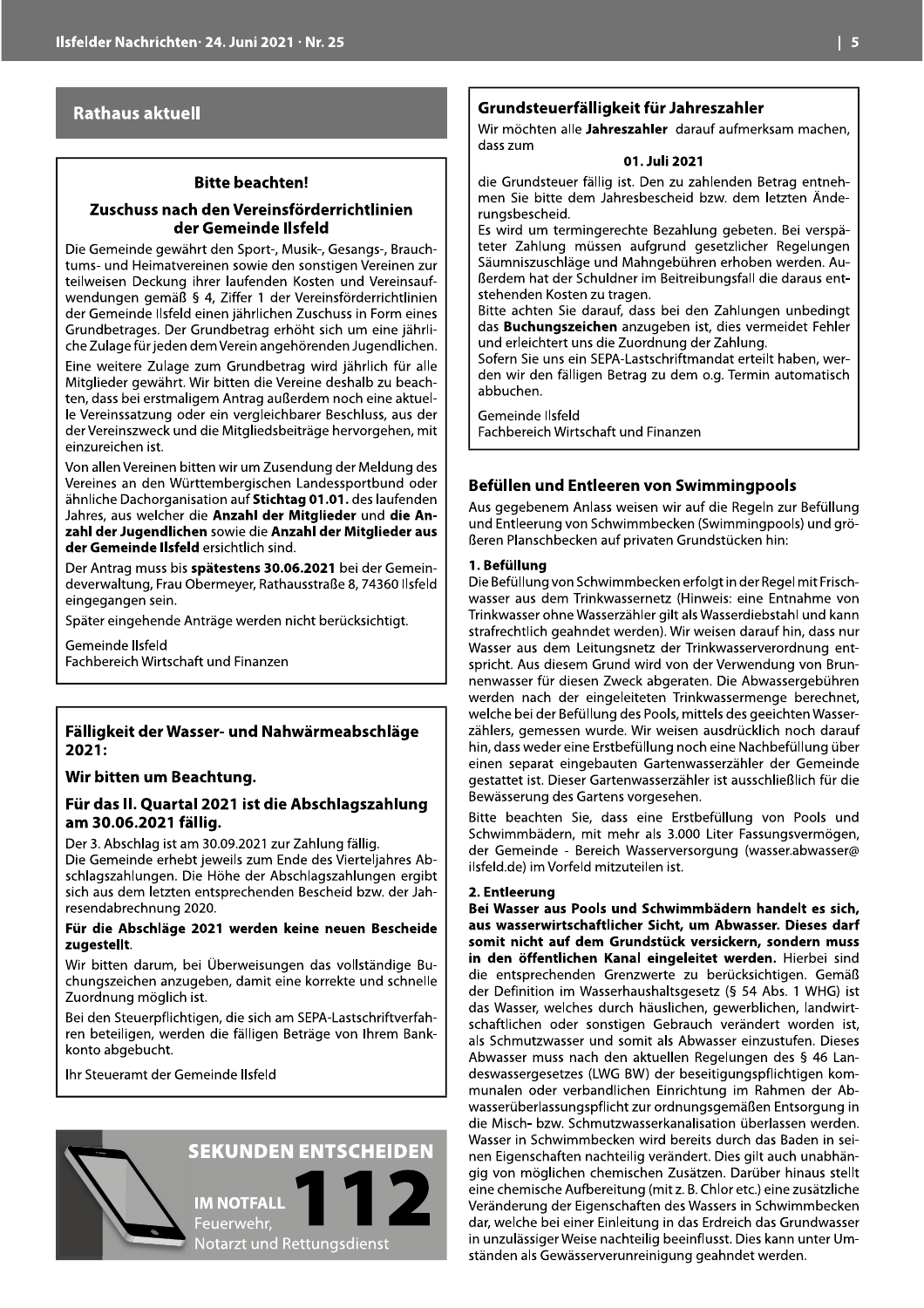#### 3.Gebühren

#### a) Wassergebühren

Für die Entnahme von Frischwasser aus dem Trinkwassernetz werden Gebühren erhoben. Diese werden über den im Haus vorhandenen Hauptzähler erfasst.

#### b) Abwassergebühren

Da, wie zuvor beschrieben, das aus einer Schwimmbeckenentleerung stammende Abwasser zwingend einem öffentlichen Schmutz- oder Mischwasserkanal zugeführt werden muss, sind für diese eingeleiteten Abwassermengen auch Schmutzwassergebühren zu entrichten. Die für die Abwassergebühr relevanten Mengen werden über den vorhandenen (Haupt-)Wasserzähler erfasst und automatisch im Rahmen der Jahresgebührenbescheide mit abgerechnet.

#### **Ihre Gemeindeverwaltung**

#### **Personalnews**

#### **Neuer Hausmeister**

Seit dem 01.06.2021 unterstützt Herr Carsten Belz das Team Gebäudemanagement als Hausmeister im Bereich technischer Dienst.

Die Gemeindeverwaltung heißt Herrn Belz herzlich willkommen!



#### **Personalnews**

#### Neue Mitarbeiterin im Kinderhaus Schnakennest

Ab dem 01.07.2021 unterstützt Frau Nadia Vogel das Team des Kinderhauses Schnakennest als Erzieherin in Teilzeit. Die Gemeindeverwaltung heißt Frau Vogel herzlich willkommen!

## **Ilsfeld aktuell**

## Digitales Impfzertifikat - QR-Code wird ab sofort in den Apotheken in Ilsfeld generiert

Um den Impfstatus gegen Covid 19 nachzuweisen, wird eine Impfung in den gelben WHO-Pass eingetragen. Geimpfte können Ihren Nachweis ergänzend nun auch per App vorlegen und brauchen dann den gelben Impfpass nicht mehr (dieser gilt aber trotzdem weiter). Genutzt werden kann der digitale Impfausweis direkt in der Corona-Warn-App oder mit der neuen CovPass-App.

Der dafür benötigte QR-Code für den digitalen Impfnachweis darf nur von autorisierten Personen in Impfzentren, Arztpraxen und Apotheken ausgestellt werden.

In den Apotheken in Ilsfeld, der Apotheke am Kelterplatz und der Hirschapotheke, können Bürgerinnen und Bürger mit ihrem Impfpass sich den QR-Code ab sofort und für sie kostenfrei generieren lassen.

Zur Durchführung: Einfach mit dem Personalausweis sowie dem Impfbuch oder der Impfbestätigung dort vorbeikommen.

Wir informieren Sie wieder, sollte es Neuerungen dazu geben.

#### Ab 26. Juni tritt Ilsfeld wieder gemeinsam mit dem Landkreis Heilbronn in die Pedale – radeln Sie mit!

Vom 26. Juni bis 16. Juli nimmt Ilsfeld gemeinsam mit vielen weiteren Städten und Gemeinden im Landkreis Heilbronn, dem Landkreis und der Stadt Heilbronn an der bundesweiten Kampagne STADTRADELN teil. Gemeinsam werden Radkilometer gesammelt, wenn auch dieses Jahr unter besonderen Bedingungen: Die Kontaktbeschränkungen gelten auch auf dem Fahrrad, Ausflüge in größeren Gruppen sind derzeit noch nicht gestattet. Ob das begleitende Radprogramm stattfinden kann, wird vor Beginn des STADTRADELN im Einzelfall entschieden.

Auch wenn alleine gefahren wird, radeln wir alle zusammen im virtuellen Team um den Sieg, fördern unsere Gesundheit und setzen gemeinsam ein Zeichen für eine nachhaltige Mobilität!

Seien Sie dabei und treten Sie gemeinsam mit vielen anderen Bürgerinnen und Bürgern aus Ilsfeld in die Pedale. Jeder Kilometer, der innerhalb dieser 21 Tage beruflich oder privat mit dem Rad zurückgelegt wird, zählt.

#### Wie kann ich teilnehmen, wo melde ich mich an?

Beim STADTRADELN wird ausschließlich im Team geradelt, denn Klimaschutz und Radförderung sind Teamarbeit - aber schon zwei Personen sind ein Team!

Unter stadtradeln.de/radlerbereich können sich alle Teilnehmenden registrieren, einem bereits vorhandenen Team ihrer Kommune beitreten oder ein eigenes Team gründen. Eine Person, die ein Team neu gründet, ist automatisch Team-Captain. Alternativ kann dem "Offenen Team - Ilsfeld" beigetreten werden.

Fotowettbewerb zum "STADTRADELN durch Stadt und Land" Die Region mit dem Fahrrad entdecken - darum geht es beim Fotowettbewerb "STADTRADELN durch Stadt und Land". Vom 26. Juni bis 16. Juli rufen die Stadt und der Landkreis Heilbronn sowie die 31 teilnehmenden Kommunen dazu auf, neue Wege mit dem Rad auszuprobieren und zu erleben, wie einfach es ist Alltags- und Freizeitwege mit dem Fahrrad zurückzulegen. Und auch Ilsfeld ist mit dabei! Während für das STADTRADELN Radkilometer gesammelt werden, finden die Radelnden an insgesamt 36 Standorten in Stadt- und Landkreis STADTRADELN-Banner oder -Plakate. Vor Ihnen können die Radelnden sich und / oder ihr Fahrrad kreativ fotografieren. Insgesamt Fotos von sechs unterschiedlichen Standorten gilt es zu sammeln und per E-Mail einzusenden, um an dem Fotowettbewerb teilzunehmen. Das kreativste Bild wird als "Wettbewerbs-Bild" einer unabhängigen Jury vorgelegt. Die Jury prämiert die drei schönsten Bilder mit Gutscheinen lokaler Fahrradhändler im Wert von 50 bis 150 Euro.

Das Banner von Ilsfeld hängt hier:

#### Auf dem Fuß- und Radweg unterhalb des Bauhofs (Porschestr.13, 74360 Ilsfeld)



Die Standorte aller Banner, Teilnahmebedingungen, Datenschutzerklärung und weitere Infos sind zu finden unter: www.stadtradeln.de/landkreis-heilbronn.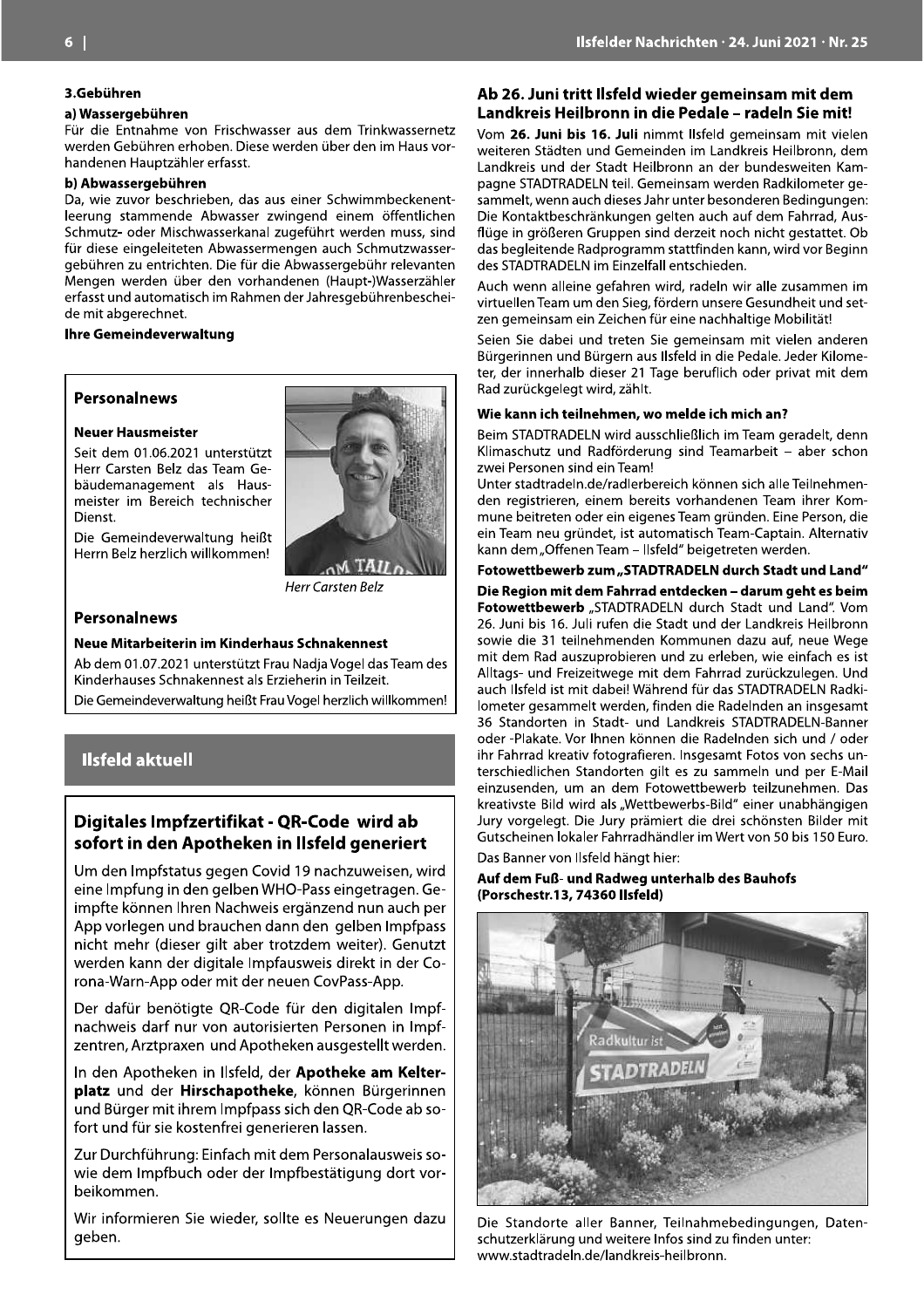Auf der Internetseite der Touristikgemeinschaft HeilbronnerLand e. V. sind viele schöne Radtouren eingestellt, mit denen unterschiedliche Standorte von Bannern und Plakaten abgefahren werden können: https://www.heilbronnerland.de/de/radfahren/ radtouren.

Zudem können einige der Banner im Rahmen der Kastanienradtouren angefahren werden. Drei unterschiedlich lange Touren sind in und um Neuenstadt während des STADTRADELN in Herzform ausgeschildert - für Groß und Klein ist etwas dabei!

Die Strecken und weitere Informationen: www.tsv-kochertuern.de.

#### **Kinder und Jugendreferat**

#### Liebe Kinder, liebe Eltern,

nachdem wir im vergangenen Herbst unser schönes Bühnenforscher-Projekt mit der Veranstaltung Nr. 1 "Vorhang auf!" gestartet hatten, mussten wir den Vorhang leider auch gleich darauf schon wieder schließen. Im Winter durften wir uns immerhin in kleiner Gruppe der Erforschung widmen, was eigentlich Kunst und Darstellung ist, welche Formen es gibt und wie man überhaupt KünstlerIn wird. Aber viele Entdeckungstouren stehen noch vor uns und jetzt geht unsere Reise in die weite Welt der Künste rund um die Bühnen endlich weiter! Hoffen wir es bleibt dabei, dennoch muss an dieser Stelle erwähnt werden: "Alle Angaben ohne Gewähr!". Zwei Programmpunkte sind Nachholtermine für die Kinder, welche sich im letzten Jahr bereits angemeldet hatten, daher gibt es hier zunächst nur eine begrenzte Teilnehmerzahl. Den Neustart macht aber Nataša Rikanović mit einem Clown-Workshop, hier gibt es noch freie Plätze!

Weitere Informationen und Anmeldungen findet ihr diesmal im Ferienprogramm unter https://www.unser-ferienprogramm.de/ ilsfeld und auf unserer Website https://www.ilsfeld.de/website/ de/kultur-bildung/kinder-und-jugendreferat unter "Aktuelles und Termine".

## **Aus dem Standesamt**



#### **Eheschließungen**

#### 18.06.2021

Herr Artur Kamil Puzio und Frau Sarah Puzio geb. Leuze, Professor-Trumpp-Weg 3, Ilsfeld

#### 19.06.2021 in Beilstein

Herr Markus Brütsch und Frau Lisa Marie Brütsch geb. Stotz, Langhansstraße 17, Ilsfeld-Helfenberg

#### **Sterbefall**

12.06.2021 Stjepan Rukavina, Steinhälde 26, Ilsfeld-Auenstein

## **Auf einen Blick**

#### Glückwünsche

Wir wünschen allen Bürgerinnen und Bürgern, die im Laufe der kommenden Woche ihren Geburtstag feiern, für das neue Lebensjahr alles Gute und vor allem Gesundheit.

Herrn Egon Thum zum 75. Geburtstag am 28.06. Frau Doris Erna Kremer zum 80. Geburtstag am 30.06. Frau Monika Anita Cohnen zum 70. Geburtstag am 30.06.

## **Mediothek**

#### Öffnungszeiten Mediothek

| Mo                        | geschlossen                                               |  |
|---------------------------|-----------------------------------------------------------|--|
| Di                        | 10:00 - 19:00 Uhr (durchgehend)                           |  |
| Mi                        | 14.30 - 18.00 Uhr                                         |  |
| Do                        | 14.30 - 18.00 Uhr                                         |  |
| Fr                        | 10.00 - 13.00 Uhr                                         |  |
| Sa                        | 10.00 - 13.00 Uhr                                         |  |
|                           | König-Wilhelm-Str. 80, 74360 Ilsfeld, Tel. 07062 9042-15, |  |
| Mail mediothek@ilsfeld.de |                                                           |  |
| www.ilsfeld.de/mediothek  |                                                           |  |
|                           |                                                           |  |

Folgen Sie uns doch auch auf Instagram und Facebook unter mediothek.ilsfeld

#### Die Mediothek ist ohne Einschränkungen geöffnet

Ab sofort ist die Mediothek regulär geöffnet! Die Terminbuchung entfällt, es wird auch kein Impf- oder Testnachweis benötigt. Wir freuen uns sehr, dass die Türen der Mediothek endlich wirklich offen sind!



Bild von PublicDomain-<br>Pictures auf Pixabay

Es gelten die regulären Öffnungszeiten (siehe oben). Bitte beachten: da wir nun einen geregelten Betrieb anbieten, werden wir ab dem 15.06. auch Mahngebühren erheben. Nutzen Sie daher unseren E-Mail-Erinnerungsservice für den Ablauf von Leihfristen.

Die Masken- und Abstandsregeln gelten weiterhin. Außerdem bitten wir Sie, sich beim Betreten der Mediothek an der Infotheke in unsere Besuchsliste einzutragen.

#### **Urlaubslektüre**

Urlaubslektüre gibt es in der Mediothek in zweifacher Form: Entweder lädt man sie sich elektronisch über die Onleihe auf den E-Book-Reader (Zugang über die Mediothekshomepage www.ilsfeld.de/mediothek) oder man versorgt sich einfach aus unserem nostalgischen Koffer mit leichtgewichtigem Lesestoff. Hier finden sich Taschenbücher, die gut ins Urlaubsgepäck passen.

Logo: Regierungspräsidium Stuttgart



Foto: M. Kloiber

#### Anmeldung für das Sommerferien-Lesen startet

Heiß auf Lesen, die Sommerferien-Leseaktion im Regierungsbezirk Stuttgart, startet dieses Jahr auch in Ilsfeld. Ab 20. Juli können alle Schülerinnen und Schüler der Grundschule und der weiterführenen Schulen bis Klasse 9 mitmachen. Ab sofort könnt ihr euch dafür kostenfrei anmelden. Anmeldeflyer gibt es in der Mediothek. Ihr könnt

euch auch digital anmelden, das Anmeldefomular findet ihr auf der Startseite unserer Homepage www.ilsfeld.de/mediothek Wie funktioniert "Heiß auf Lesen"?

- Brandneue und extra für "Heiß auf Lesen!"-Clubmitglieder reservierte Bücher in der Mediothek ausleihen und zu Hause und im Urlaub lesen
- Beim Zurückbringen kurz erzählen, ob und was euch an dem jeweiligen Buch gefallen hat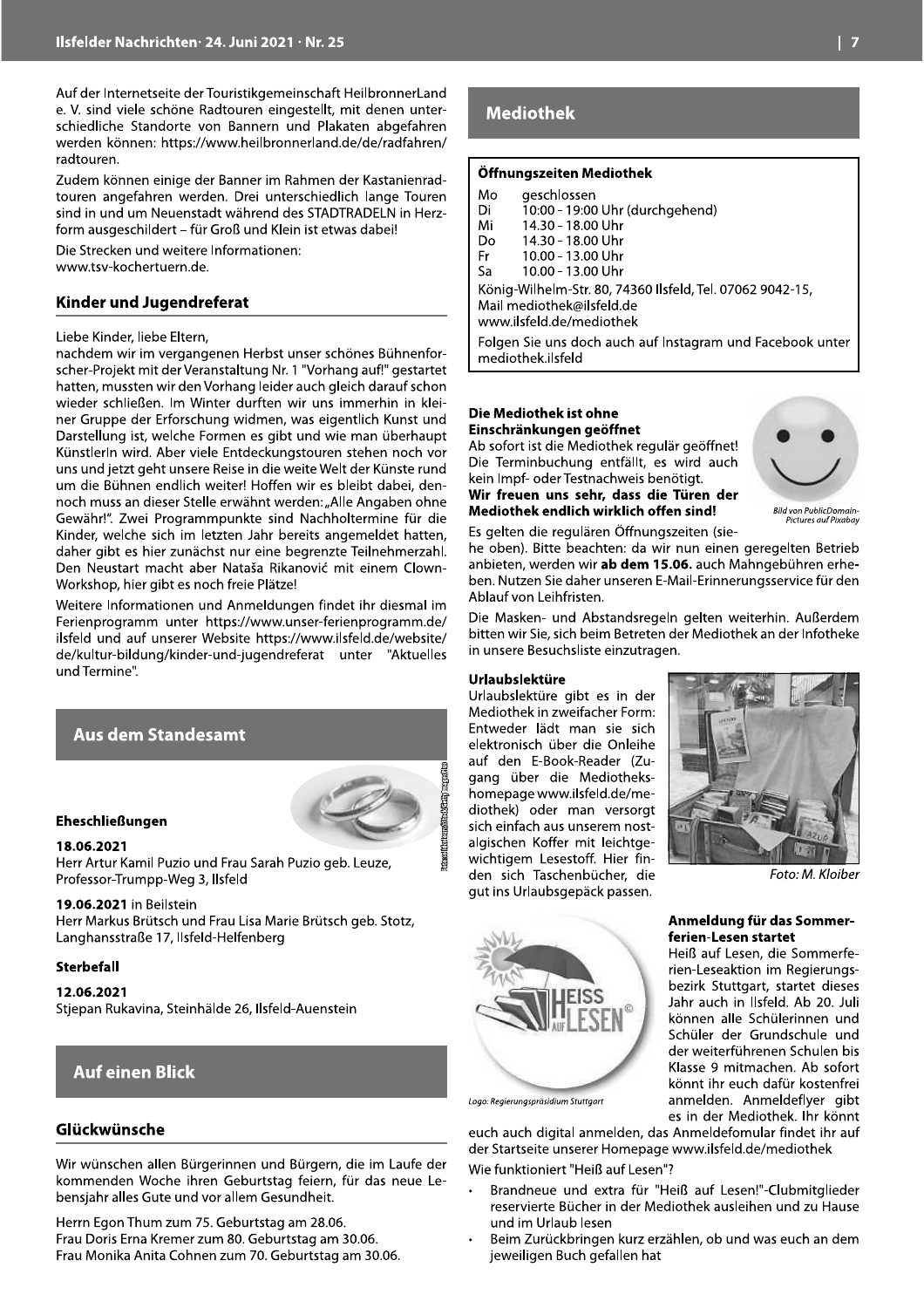- Los für die ersten 5 Bücher in unsere Losbox werfen
- Für weitere gelesene Bücher Stempel eintragen lassen

Es gibt tolle Preise zu gewinnen. Außerdem gibt es für alle Teilnehmenden ab dem ersten gelesenen Buch einen Eisgutschein für 2 Kugeln Eis (vielen Dank an Aggy's Eiscafé)

Und bitte merkt euch schon mal die Abschlussparty mit Verlosung vor: am Fr., 24.09.2021, 16 Uhr in der Mediothek oder auf dem Kelterplatz vor der Mediothek

#### **Umwelt aktuell**

#### **Recyclinghof Ilsfeld**

#### Ilsfeld, Mercedesstraße

Donnerstag, Freitag 14.00 - 18.00 Uhr, Samstag 9.00 - 13.00 Uhr

#### Häckselplatz Erddeponie Neckarwestheim

Freitag 13.30 - 17.00 Uhr, Samstag 10.00 - 14.00 Uhr

Für abweichende Öffnungszeiten (Feiertage) informieren Sie sich bitte auf unserer Homepage.

#### **Landratsamt Heilbronn**

#### **Online-Vorträge:**

#### "Photovoltaik lohnt sich - jetzt aktiv werden!"

Das Photovoltaik-Netzwerk Heilbronn-Franken und der Landkreis Heilbronn bieten im Rahmen der Veranstaltungsreihe "Photovoltaik lohnt sich - jetzt aktiv werden!" wieder kostenfreie Online-Informationsveranstaltungen mit Photovoltaik-Experten an.

Photovoltaik & Steuern: Keine Angst vor dem Finanzamt -Steuertipps für Photovoltaik-Betreiber

Photovoltaik lohnt sich und wirft viele steuerrechtliche Fragen auf. Photovoltaik-Autor und Steuerexperte Thomas Seltmann gibt einen kompakten Überblick über die aktuelle Steuerpraxis und schlägt den Bogen von der Photovoltaik als Steuersparmodell bis zur Photovoltaik ohne Finanzamt.

Wann? Mittwoch, 7. Juli 2021, 18 bis ca. 19:30 Uhr Pack' die Sonne in den Tank!

Photovoltaik und Elektromobilität am Eigenheim

Viele Menschen denken über die Anschaffung eines Elektroautos nach. Dank der hohen Förderungen sind die Rahmenbedingungen für die Elektromobilität im Moment günstig. In Verbindung mit einer Photovoltaikanlage wird das Elektroauto für Eigenheimbesitzer besonders interessant. Photovoltaik- und Elektromobilitäts-Experte Michael Vogtmann erklärt im Online-Vortrag wie Sie vorgehen können, um weitgehend "mit der Sonne im Tank" fahren zu können.

Wann? Dienstag, 20. Juli 2021, 18 bis ca. 19:30 Uhr

Die Teilnehmenden erwartet bei den Online-Vorträgen zahlreiche Praxistipps und Anwendungsbeispiele. Es besteht die Möglichkeit, während den Veranstaltungen schriftlich Fragen zu stellen. Eingeladen sind alle interessierten Bürgerinnen und Bürger aus der Region Heilbronn-Franken und darüber hinaus.

Infos und Anmeldung unter

www.photovoltaik-bw.de/heilbronn-franken. Kontakt: Landratsamt Heilbronn, Energie und Klima,

E-Mail: energieundklima@landratsamt-heilbronn.de, T elefon: 07131 994-1184

Bleiben Sie informiert und abonnieren Sie den monatlichen Klimaschutz-Newsletter unter www.landkreis-heilbronn.de/ newsletter-klimaschutz.

#### Kostenfreie EnergieSTARTberatung - Juli

Heizungsaustausch, Energetische Sanierung, unübersichtliche Fördermöglichkeiten, komplizierte Gesetze und Vorschriften? Was muss ich beachten?

Sie planen einen Austausch Ihrer Heizung, wissen jedoch nicht welches Gesetz zu beachten ist oder wie die 15% des Erneuerbare-Wärme-Gesetzes (EWärmeG) erfüllt werden können? Sie möchten Ihre Energiekosten senken oder Ihr Haus sanieren und finden sich im Dschungel von unübersichtlichen Fördermöglichkeiten und komplizierten Vorschriften nicht zurecht?

Antworten auf diese und weitere Fragen zu den Themen Sanierung, Fördermittel, Vor-Ort-Beratung und Energiesparen erhalten Sie bei der kostenfreien und neutralen EnergieSTARTberatung, die in Kooperation mit dem Landratsamt Heilbronn durchgeführt wird. Im Einzelgespräch mit den ehrenamtlichen und von neutraler Stelle zertifizierten Energieberatern können Sie individuelle Fragen klären oder sich ganz allgemein zum Thema Energieeffizienz und Sanierung informieren.

Die ca. 30-minütige EnergieSTARTberatung ist für alle Einwohner des Landkreises Heilbronn kostenlos. Eine vorherige Terminbuchung (online) ist notwendig. Aufgrund der Corona-Pandemie finden die Beratungen momentan in der Regel telefonisch statt. Weitere Informationen erhalten Sie bei der Anmeldung. Die aktuell verfügbaren Termine sowie weitere Informationen können unter www.landkreis-heilbronn.de/energieberatung eingesehen und vereinbart werden.

Fragen oder Hilfe bei der Online-Terminbuchung unter Tel. 07131 994-1184 oder energieberatung@landratsamt-heilbronn.de.

Alle Beratungstermine im Juli

| 06.07.2021 | Nordheim<br>(telefonisch)                    | 14.07.2021 | Neudenau<br>(telefonisch)           |
|------------|----------------------------------------------|------------|-------------------------------------|
| 07.07.2021 | Untergruppen-<br>bach (telefonisch)          | 14.07.2021 | Zaberfeld<br>(telefonisch)          |
| 08.07.2021 | <b>Bad Friedrichs-</b><br>hall (telefonisch) | 15.07.2021 | Rathaus<br>Ellhofen                 |
| 08.07.2021 | Weinsberg<br>(telefonisch)                   | 15.07.2021 | Neuenstadt<br>(telefonisch)         |
| 08.07.2021 | Wüstenrot<br>(telefonisch)                   | 20.07.2021 | Massenbachhau-<br>sen (telefonisch) |
| 13.07.2021 | Gemmingen<br>(telefonisch)                   | 20.07.2021 | Schwaigern<br>(telefonisch)         |
| 14.07.2021 | Rappenau<br>Bad<br>(telefonisch)             | 27.07.2021 | <b>Bad Wimpfen</b><br>(telefonisch) |
| 14.07.2021 | Brackenheim<br>(telefonisch)                 | 28.07.2021 | Rathaus<br>Kirchardt                |
| 14.07.2021 | Ilsfeld<br>(telefonisch)                     | 29.07.2021 | Lauffen<br>(telefonisch)            |
| 14.07.2021 | Möckmühl<br>(telefonisch)                    | 30.07.2021 | Eppingen<br>(telefonisch)           |
| 14.07.2021 | Rathaus<br>Neckarsulm                        | 30.07.2021 | Rathaus<br>Leingarten               |

#### Warum sich Trennen und Recyceln lohnt

#### Unser Thema heute: Getränkekartons Wie gut ist die Recyclingquote?

Milch, Saft, Eistee oder Tomatenmark - für Flüssiges ist der "Tetra Pak" eine gängige Verpackung. Mit dem umgangssprachlichen Begriff "Tetra Pak" sind Getränkekartons gemeint, die von einem der drei großen Hersteller "Tetra Pak", "SIG Combibloc" oder "Elopak" stammen.

Dabei handelt es sich um eine aufwendige Verbundverpackung, die zu 70 Prozent aus Karton besteht. Um die Lebensmittel auslaufsicher und haltbar zu machen, sind weitere Komponenten nötig: Kunststofffolie, ein kleiner Teil Aluminium sowie Ausgießer und Deckel aus Hartkunststoff sind die Bestandteile des Getränkekartons. Damit diese Wertstoffe nicht verloren gehen, sondern recycelt werden, ist der richtige Entsorgungsweg von besonderer Bedeutung.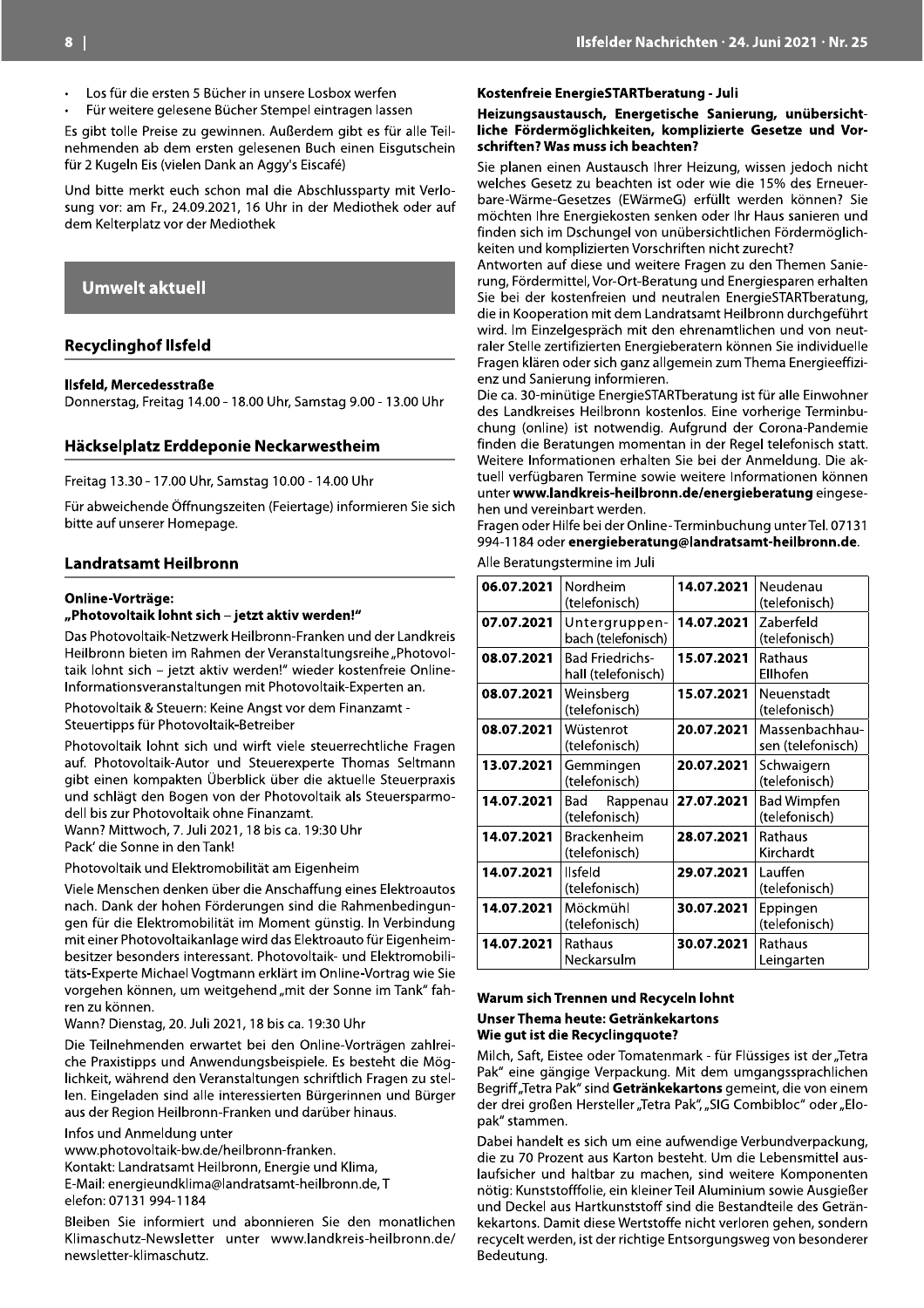Der Getränkekarton gehört nicht in den Restmüll, sondern auf den Recyclinghof! Dort wird er sortenrein gesammelt.

#### Was passiert nach der Sammlung?

Die Erfasser Remondis und INAST holen die Getränkekartons von den Recyclinghöfen ab, pressen sie zu Ballen und stellen sie den Dualen Systemen bereit. Diese sind nach dem Verpackungsgesetz verpflichtet, bei allen Verpackungen bestimmte Verwertungsquoten zu erfüllen. Deutschland recycelt Getränkekartons zwar schon seit Anfang der 1990er Jahre und war damit das erste Land in der Europäischen Union. Doch welcher Anteil wird recycelt und kann Deutschland die bis 2022 gesetzlich vorgeschriebene Quote von 80 Prozent erfüllen?

Getränkekartons kommen zum Recycling in eine Papierfabrik. Dort schneiden Fachfirmen das Material klein und geben es in Becken mit Wasser (sogenannter "Pulper"). Die Kartonfasern lösen sich von den Folien und können wiederverwendet werden: beispielsweise um Faltschachteln, Toilettenpapier oder Wellpappe herzustellen.

Die verbleibende Schicht aus Polyethylen und Aluminium sowie die Hartkunststoffe nutzt bisher unter anderem die Zementindustrie. Dabei handelt sich allerdings nicht um eine stoffliche, sondern um eine thermische Verwertung, die Materialien werden also verbrannt.

Deshalb liegt die Quote der stofflichen Verwertung bei Getränkekartons derzeit bei etwa 70 Prozent. Eine Verbesserung liefert zum Beilspiel die Palurec GmbH in der Nähe von Köln mit einer im April 2021 in Betrieb gegangenen Anlage. Deren Technologie ermöglicht es, den Aluminiumanteil, Hartkunststoffe und Folien zu trennen und aufzubereiten. So steigt die Verwertungsquote beim Getränkekarton auf über 90 Prozent. Wichtigste Voraussetzung ist allerdings, dass der Getränkekarton den Weg zum Recyclinghof findet!

#### Wie umweltfreundlich ist der Getränkekarton?

Gesetzlich gilt die klare Vorgabe: Mehrweg vor Einweg. Der Getränkekarton ist jedoch bei aller Recyclingfähigkeit eine Einwegverpackung. Doch wie verhält es sich mit der Ökobilanz des Getränkekartons im Vergleich mit einer Mehrwegflasche?

Entscheidend ist der Transportweg. Hier hat der Getränkekarton durch sein geringeres Gewicht einen Vorteil. Damit Mehrweg wirklich umweltfreundlicher ist, sollte der Verbraucher beachten, dass der Inhalt nicht vom anderen Ende der Republik herangekarrt wird. Es lässt sich sogar recht genau beziffern, wann eine Glasflasche besser abschneidet als der Getränkekarton: Wenn sie weniger als 200 Kilometer transportiert und mindestens 15 Mal benutzt wird (Laut Studie des ifeu-Institut für Energie- und Umweltforschung).

Klar ist: Der Getränkekarton ist im Vergleich zur PET-Einweg-Flasche durch seinen hohen Anteil an nachwachsenden Rohstoffen die bessere Wahl.

Übrigens: Bei Milch schneidet der Karton derzeit noch besser ab als die Flasche, da eine Milchflasche aus Glas im Schnitt über 1000 Kilometer Transportweg hinter sich bringt, ein Karton aber rund 700 Kilometer weniger. Hier hilft nur ein flächendeckenderes Netz an Mehrwegsystemen.

Weitere Informationen gibt es unter www.landkreis-heilbronn.de/abfallwirtschaft.

Lesen Sie nächstes Mal: Altmetall - welcher Wert steckt im Schrott?

#### Hausmülldeponien

#### **Eberstadt**

Montag - Freitag 7.45 - 12.00 Uhr und 13.00 - 16.30 Uhr Samstag 9.00 - 11.30 Uhr

#### **Schwaigern-Stetten**

Dienstag - Freitag 7.45 - 12.00 Uhr und 13.00 - 16.30 Uhr Samstag 8.00 - 12.30 Uhr

## Soziale Einrichtungen

#### **Diakoniestation** Schozach-Bottwartal e.V.

Wir sind während unserer Bürozeiten von Montag bis Freitag in der Zeit von 7:00 bis 16:00 Uhr unter Tel. 07062 973050, 74360 Ilsfeld, Bahnhofstraße 2, für Sie erreichbar.

#### Kranken- und Altenpflege

Pflegedienstleitung: Ingrid Arnold, stelly. Ursula Wüstholz Tel. 07062 9730515, persönliche Sprechzeiten: Mo. bis Fr. von 7:00 bis 14:00 Uhr sowie nach Vereinbarung.

Termine für Beratungsgespräche oder Termine für Qualitätssicherungsbesuche können Sie während der angegebenen Zeiten gerne vereinbaren.

#### Hauswirtschaftliche Versorgung und Familienpflege Einsatzleitung: Nadine Bosch,

stellv. Einsatzleitung Regine Schmutzer Tel. 07062 9730513, persönliche Sprechzeiten: Mo. bis Fr. von 8:00 bis 11:00 Uhr sowie nach Vereinbarung.

#### Verwaltung:

Nicole Schöne, Gabriele Vogt, Tel. 07062 973050, Fax 07062 97305-20,

Geschäftsführung: Matthias Brauchle, Tel. 07062 9730512 info@diakonie-ilsfeld.de, www.diakonie-ilsfeld.de

## I A V-Beratungsstelle für ältere, hilfe- und pflegebedürftige Menschen

#### Sie finden Beratung und Unterstützung bei

- Krankheit, Alter und Behinderung
- Pflegebedürftigkeit und damit verbundenen finanziellen und organisatorischen Fragen
- der Vermittlung von ambulanten und stationären Hilfen rund um die Pflege, Krankheit, Alter und Behinderung.

Die Beratung ist neutral, trägerübergreifend, kostenlos und unterliegt der Schweigepflicht. Ihre Ansprechpartnerin für die Gemeinden Abstatt, Beilstein, Ilsfeld und Untergruppenbach inkl. der Teilorte ist Frau Stöhr.

#### Die Beratungszeiten sind: Dienstag und Donnerstag: 10.00 - 12.00 Uhr Telefon 07062 9730518, IAV-Stelle Ilsfeld, Bahnhofstr. 2.

Selbstverständlich können für Beratungsgespräche auch Hausbesuche vereinbart werden.

#### Königin-Charlotte-Stift

Schwabstr, 33, 74360 Ilsfeld, Tel. 07062 91652-0 und Fax -290 Hausleitung: Jochen Burkert Hauswirtschaftliche Leitung: Kathrin Sander Verwaltung: Margrit Mildner

#### Möchten Sie sich gerne ehrenamtlich engagieren und für andere Menschen Gutes tun?

Wir benötigen Sie für kleine Tätigkeiten z.B. spazieren gehen, vorlesen, basteln, unterhalten und was Sie gerne tun. Bitte rufen Sie uns an. Unsere Bewohnerinnen und Bewohner freuen sich.

#### Termine zur Beratung und Hausbesichtigung können gerne vereinbart werden.

Schwabstr. 33, Tel. 07062 91652-0, Fax 07062 91652-290

#### ASB Tagespflege Ilsfeld, **ASB Region Heilbronn-Franken**

#### Die TAGESPFLEGE - Gemeinsam statt einsam

Das richtige Angebot, wenn:

- Sie tagsüber nicht alleine zu Hause sein wollen oder können,
- Sie sich Abwechslung, Gesellschaft und Ansprache wünschen.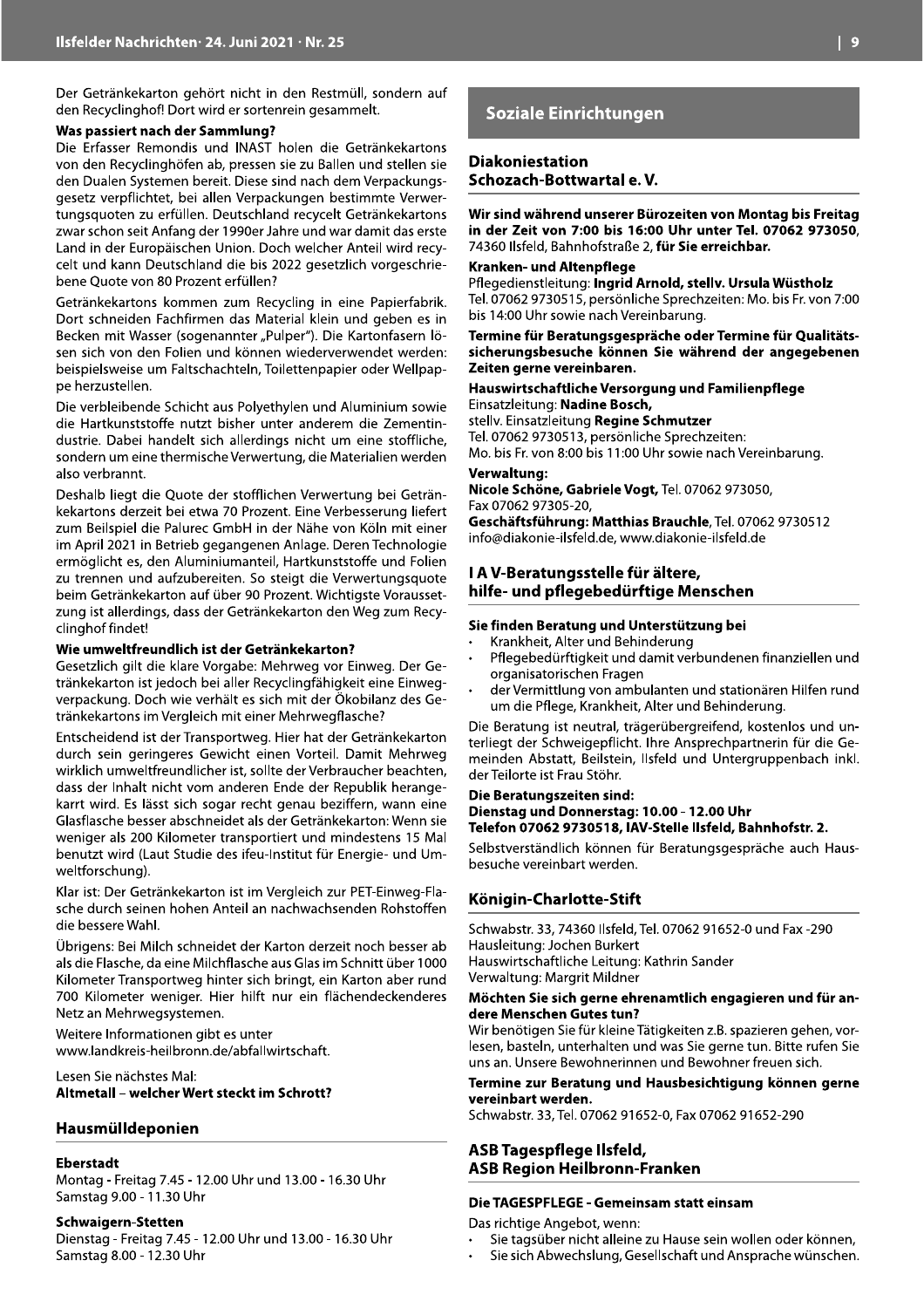- Sie gerne an Gymnastik, Gedächtnis- und Ratespielen teilnehmen möchten.
- Sie gerne backen, singen, feiern, spazieren gehen und vieles mehr!
- Sie würden sich unsere Tagespflege gerne anschauen?

Vereinbaren Sie doch einen Termin zur Besichtigung! Öffnungszeiten: Mo. - Fr., 8.00 bis 16.00 Uhr Telefon: 07062 - 979296 E-Mail: tagespflege-ilsfeld@asb-heilbronn.de Ansprechpartner: Birgit Koch - Leitung Ute Bartels - stv. Leitung

#### Achtung!!! Achtung!!! Achtung!!! Achtung!!!

Wir suchen DICH für ein Freiwilliges Soziales Jahr in unserer Tages of lege in Ilsfeld ab September 2021. Es erwarten DICH ein nettes Team und regelmäßige Arbeitszeiten von Montag bis Freitag. Melde DICH doch einfach bei uns! Wir freuen uns auf DICH. Das Tagespflege-Team Ilsfeld

#### Ambulante Palliativversorgung Region HN e.V.

Die spezialisierte ambulante palliative Versorgung e.V. (SAPV) ist für die Region Heilbronn eine ergänzende Versorgung von Patienten im fortgeschrittenen Stadium einer unheilbaren Erkrankung, die unter einer ausgeprägten Symptomatik leiden oder eine aufwändige Versorgung benötigen. Ziel ist es, die Lebensqualität der Patienten zu erhalten oder zu verbessern. Das Palliativ-Care-Team (PCT) der SAPV aus erfahrenen Pflegekräften und Ärzten will den Betroffenen ein menschenwürdiges Leben in ihrer vertrauten Umgebung ermöglichen. Im Vordergrund steht nicht eine Behandlung mit dem Ziel der Heilung, sondern die Linderung der belastenden Symptome wie z. B. Schmerzen, Übelkeit oder Atemnot.

Ihre bisherige Versorgung durch den Hausarzt oder einen ambulanten Pflegedienst bleibt bestehen.

Das Palliative-Care-Team ergänzt mit spezialisierten Leistungen Ihre Behandlung. Das geschieht immer in enger Zusammenarbeit und individuell abgestimmt. Unsere Einsätze können im häuslichen Bereich, in Pflegeheimen oder in anderen Institutionen realisiert werden.

Für Fragen stehen Ihnen gerne: Palliativarzt Sigmund Jakob und Palliativfachkraft Anja Ferlora zur Verfügung.

Tel.: 07134 900 180 E-Mail: info@sapv-heilbronn.de Weitere Informationen: www.sapv-heilbronn.de

#### Bürger für Bürger e.V. **Bürgerservice**

Bürger der Gemeinde Abstatt - Beilstein - Ilsfeld - Untergruppenbach (mit eingemeindeten Orten) helfen ihren älteren und hilfsbedürftigen Mitbürgerinnen und Mitbürgern. Schwerpunktmäßig bietet der Verein Bürger für Bürger e. V. folgende Leistungen an, ohne in Konkurrenz zu den gewerblichen Unternehmen oder professionellen Organisationen zu treten:

- Kleine handwerkliche Hilfsdienste im Haus und Garten (Gardinen auf- und abhängen, Rasen mähen, Briefkasten leeren)
- Kleine Fahrdienste (auch mit Begleitung) zum Arzt, zur Massage etc.
- Haussitting (Haustiere füttern/ausführen, Blumen gießen)
- Kleine Besorgungen (Grab gießen, einkaufen, Arznei holen)
- Schriftverkehr mit Behördengängen zu Behörden/Kranken- $\ddot{\phantom{0}}$ kassen
- Betreuung

Neue Mitglieder, die Hilfeleistungen erbringen wollen, können sich an die Ortskoordinatoren/in wenden.

Falls Sie den zuständigen Ortskoordinator/in Ihrer Gemeinde nicht erreichen können, wenden Sie sich an einen anderen Ortskoordinator/in!

## Wir alle helfen Ihnen!

für Abstatt Annette Jacob, Tel. 07062 61242 für Beilstein Ingrid Bauer, Tel. 07062 8802 oder Otto Sonnenwald, Tel. 07062 8790 für Ilsfeld Jutta Layer, Tel. 07062 61029 für Schozach + Auenstein Mechthild Jäger, Tel. 07062 6967 für Untergruppenbach Claudia Schlenker, Tel. 07131 970465 für Unter- u. Oberheinriet Jürgen Liedtke, Tel. 07130 6639

#### Psychologische Außensprechstunde in Ilsfeld

#### Gerne können Sie sich mit Fragen in Verbindung mit:

- Ihrem eigenen Leben (für Erwachsene und Jugendliche)
- **Ihrer Familie**
- Ihren Kindern
- **Ihrer Partnerschaft**
- Trennung und Scheidung
- Ihrem Arbeitsplatz

an uns wenden, um gemeinsame Ideen und Lösungsmöglichkeiten zu entwickeln. Beraten werden Sie durch Angela Tatti, Lebens-, Paar- und Erziehungsberaterin in den Räumen der Diakoniestation (2. OG, 1. Raum rechts). Termine erhalten Sie nach Absprache über das Sekretariat der Psychologischen Beratungsstelle des Kreisdiakonieverbandes unter Tel.: 07131 964420. Die Erziehungs- und Jugendberatung ist kostenlos.

#### Außensprechstunde des Jugendamts in Ilsfeld

#### Montags Sprechstunde nach Vereinbarung des Jugendamts **Allgemeiner Sozialer Dienst**

Fragen und Probleme innerhalb der Familie? Frau Yelin, Bezirkssozialarbeiterin des Jugendamts, bietet in Ilsfeld, Rathausstraße 8, am ersten und dritten Montag des Monats nur nach Vereinbarung von 14.00 bis 16.00 Uhr Eltern, Kindern und Jugendlichen Beratung und Unterstützung an.

Einen Termin können Sie telefonisch unter der Nummer: 07131 994-305 oder per E-Mail unter: e.yelin@landratsamt-heilbronn vereinbaren.

## Tageseinrichtungen für Kinder

#### **TEK Sternschnuppe**

#### Ein Picknick an der Schozach Aue

Am 17.06.2021 haben wir uns früh morgens getroffen, um gemeinsam den Draußentag vorzubereiten. Wir haben unseren Wagen mit Bällen, Trinken, Seilen, Decken und Hütchen gepackt und sind dann in Richtung Schozach Aue gelaufen.

In unseren Rucksäcken war unser Frühstück und unser Trinken, da wir am Spielplatz ein gemeinsames Picknick machen wollten. Dort angekommen hatten wir Glück und haben einen tollen Platz im Schatten gefunden. Wir haben gemeinsam unseren Frühstücksplatz vorbereitet und haben gefrühstückt. Als die ersten Kinder fertig waren, gingen sie auf die Suche nach einem Kleeblatt mit vier Blättern.

Anschließend haben wir die Zeit auf dem Spielplatz genossen, Fußball gespielt, sind geklettert oder haben die Steine, die auf dem Spielplatz waren, in die Hütchen gefüllt und den schönsten "Glücksstein" gesucht.